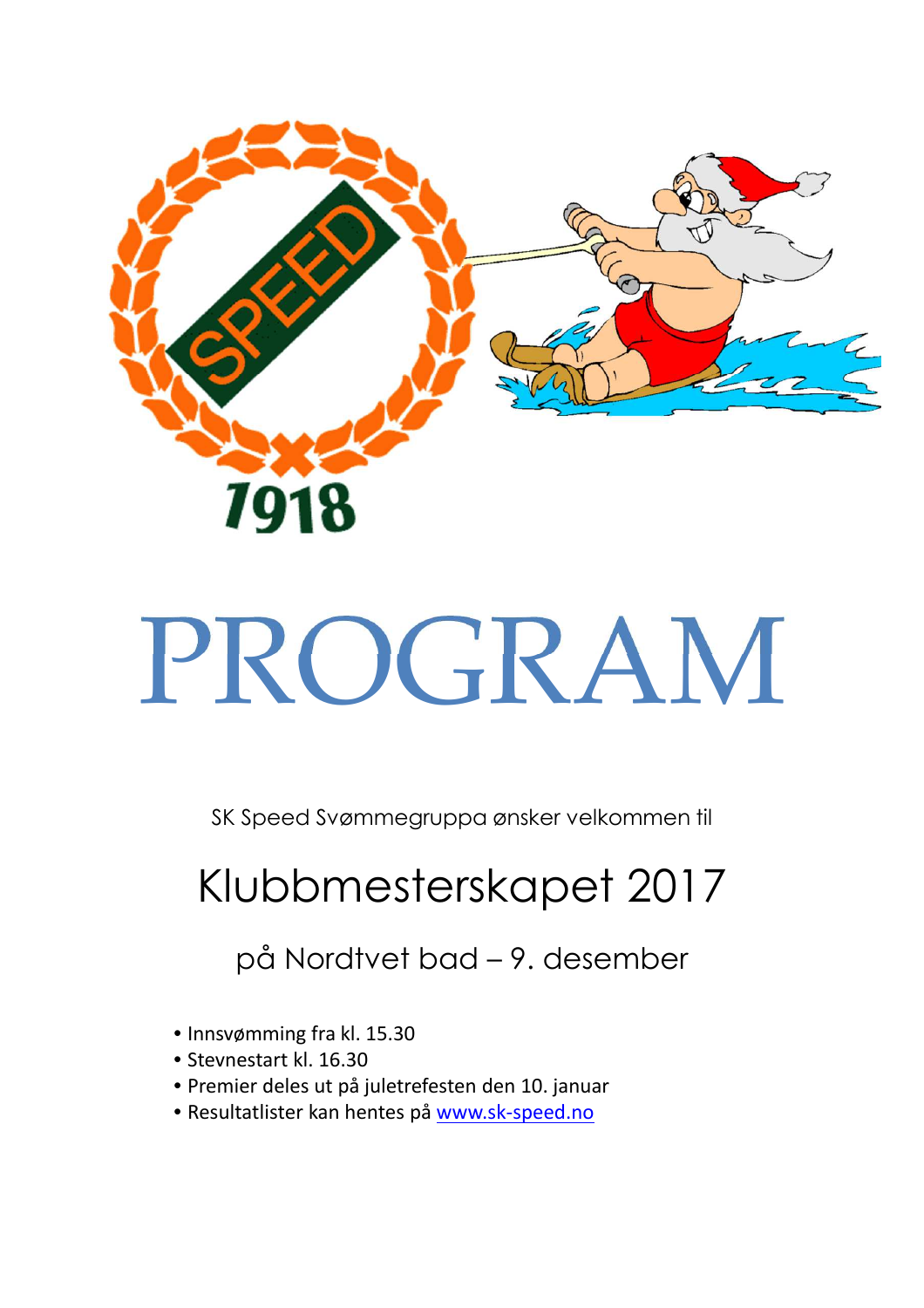## **Klubbmesterskap 2017**

#### **Tidsskjema 9. desember 2017 kl. 16.30**

| Øvelse 1. 50m butterfly, mixed           | 16.30   |
|------------------------------------------|---------|
| Øvelse 3. 25m fri, mixed                 | 16.45   |
| Øvelse 4. 50m rygg, mixed                | 16.51   |
| Øvelse 5. 25m bryst, mixed               | 17.11   |
| Øvelse 6. 25m rygg, mixed                | 17.16   |
| Øvelse 7. 50m fri, mixed                 | 17.21   |
| Premieutdeling kursbarn                  | 17.40   |
| Øvelse 8. 50m bryst, mixed               | 17.51   |
| Øvelse 9. 100m individuell medley, mixed | 18.09   |
| Konkurranseslutt                         | 18.29   |
| <b>Julesvøm</b>                          | ca19.00 |

### **Deltakerstatistikk**

|                   | <b>Jenter</b> |     |     | Gutter      |     |     | <b>Sammenlagt</b> |     |     |
|-------------------|---------------|-----|-----|-------------|-----|-----|-------------------|-----|-----|
|                   | Pers          | Ind | Lag | <b>Pers</b> | Ind | Lag | <b>Pers</b>       | Ind | Lag |
| SK Speed          | 62            | 181 |     | 45          | 131 |     | 107               | 312 |     |
| SK Speed BS       | 12            | 25  |     |             | 22  |     | 21                | 47  |     |
| <b>Sammenlagt</b> | 74            | 206 | 0   | 54          | 153 |     | 128               | 359 |     |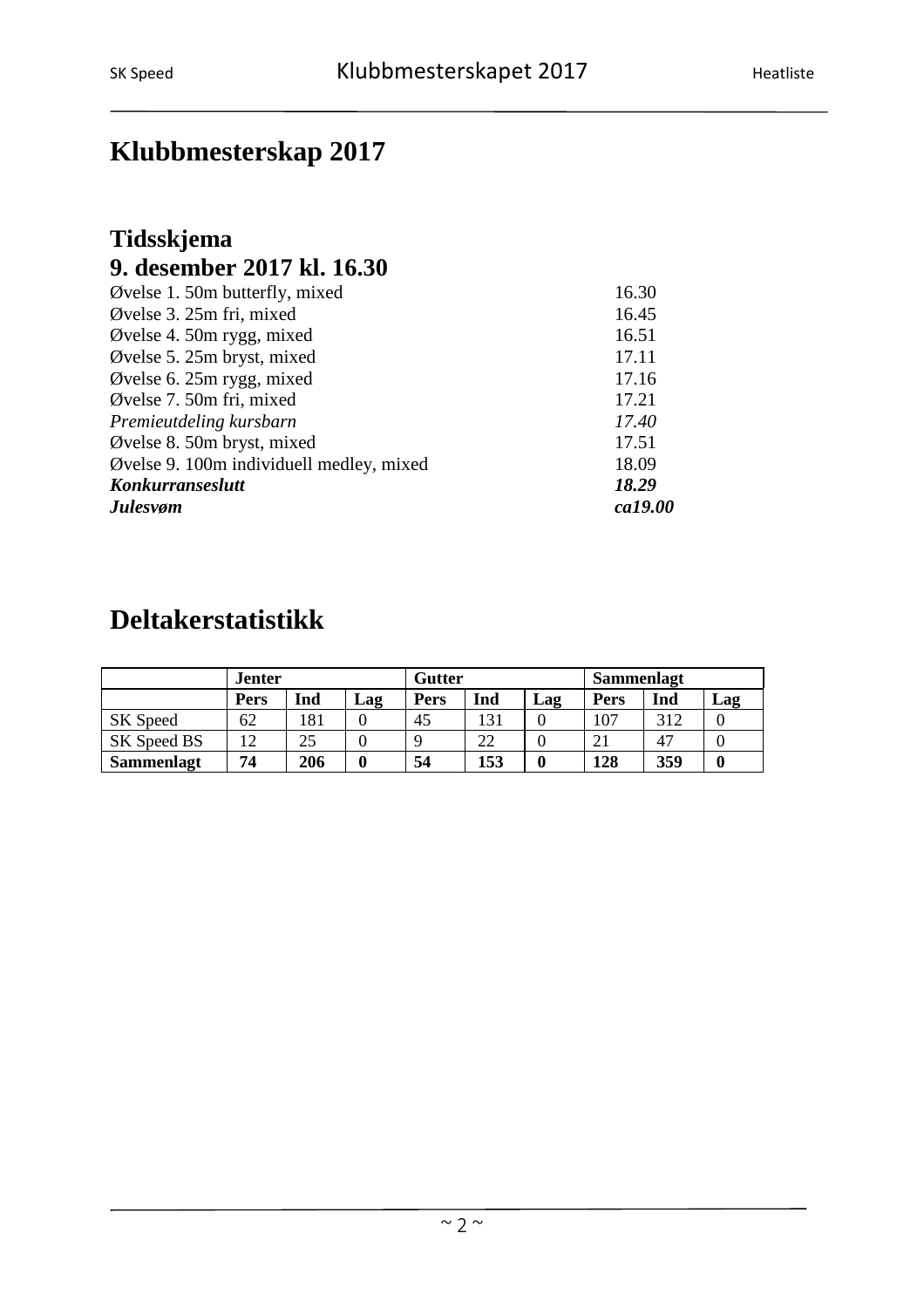#### **Øvelse 1. 50m butterfly, mixed**

|                  | Heat 1 - 16.30.00            |        |          |         |  |
|------------------|------------------------------|--------|----------|---------|--|
| 1                | Mathias Tran                 | 07     | SK Speed |         |  |
| $\overline{c}$   | Torjus Lindeland             | 07     | SK Speed | 1.02,84 |  |
| 3                | Nhata Celina Pham            | $08\,$ | SK Speed | 54,41   |  |
| $\overline{4}$   | Ebla A. Harun                | 07     | SK Speed | 56,63   |  |
| 5                | Trym Alexander Lieungh       | 06     | SK Speed | 1.02,98 |  |
| 6                | Reshtin Jumagul              | 05     | SK Speed |         |  |
|                  |                              |        |          |         |  |
| Heat 2           |                              |        |          |         |  |
| 1                | Nitashaa Krishnapalan        | 07     | SK Speed | 52,38   |  |
| $\overline{c}$   | Michelle Tran                | 05     | SK Speed | 48,76   |  |
| 3                | Sunniva Antonsen             | 08     | SK Speed | 46,69   |  |
| $\overline{4}$   | Prachi Kumari                | 04     | SK Speed | 46,82   |  |
| 5                | Vegard Helsingeng Navelsaker | 08     | SK Speed | 49,37   |  |
| 6                | Jenny Victoria Pettersen     | 07     | SK Speed | 54,36   |  |
|                  |                              |        |          |         |  |
| Heat 3           |                              |        |          |         |  |
| $\mathbf{1}$     | Tina Nam Phuong Ho           | 07     | SK Speed | 45,71   |  |
| $\overline{c}$   | Sofie Sørensen               | 05     | SK Speed | 45,02   |  |
| 3                | Ane Skogstad Tuv             | 06     | SK Speed | 44,70   |  |
| $\overline{4}$   | <b>Oliver Schiong</b>        | 05     | SK Speed | 44,90   |  |
| 5                | Nirujan Kathiravelu          | 06     | SK Speed | 45,20   |  |
| 6                | Sofie Davidsen               | 07     | SK Speed | 46,09   |  |
|                  |                              |        |          |         |  |
| Heat 4           |                              |        |          |         |  |
| $\mathbf{1}$     | Mina Ngo                     | 04     | SK Speed | 42,60   |  |
| $\boldsymbol{2}$ | Thadhishaa Krishnapalan      | 05     | SK Speed | 42,27   |  |
| 3                | Pelle Basmo Bjerkli          | 06     | SK Speed | 41,83   |  |
| $\overline{4}$   | Cora Helene Hildrum          | 06     | SK Speed | 42,16   |  |
| 5                | Andrea Wold                  | 06     | SK Speed | 42,53   |  |
| 6                | May Phan Le Nguyen           | 06     | SK Speed | 44,47   |  |
|                  |                              |        |          |         |  |
| Heat 5           |                              |        |          |         |  |
| 1                | Sirin Helsingeng Navelsaker  | 05     | SK Speed | 40,82   |  |
| $\mathbf{2}$     | <b>Gudny Trumpy</b>          | 06     | SK Speed | 40,56   |  |
| 3                | Alma Elise Hildrum           | 04     | SK Speed | 39,51   |  |
| $\overline{4}$   | Eilif Bouquet                | 06     | SK Speed | 39,88   |  |
| 5                | Maja Andersen Nordli         | 05     | SK Speed | 40,57   |  |
| 6                | <b>Isak Emilian Arnesen</b>  | 06     | SK Speed | 40,85   |  |
|                  |                              |        |          |         |  |
| Heat 6           |                              |        |          |         |  |
| 1                | Malaravan Sivanesan          | 05     | SK Speed | 39,13   |  |
| $\mathbf{2}$     | Amina Farahani               | 05     | SK Speed | 38,08   |  |
| 3                | Kaja Saltnes Tømmerås        | 04     | SK Speed | 37,03   |  |
| $\overline{4}$   | Benjamin Trumpy              | 06     | SK Speed | 37,84   |  |
| 5                | Veronica Kannan              | 05     | SK Speed | 38,82   |  |
| 6                | Sharujan Ragavan             | 03     | SK Speed | 39,14   |  |
|                  |                              |        |          |         |  |
| Heat 7           |                              |        |          |         |  |
| 1                | Carmen Alexandra Rasch       | 07     | SK Speed | 36,19   |  |
| $\sqrt{2}$       | Madelen Antonsen             | 05     | SK Speed | 35,84   |  |
| 3                | Thomas Abustan               | 05     | SK Speed | 34,34   |  |
| $\overline{4}$   | Sara Wang-Henrichsen         | 03     | SK Speed | 35,49   |  |
| 5                | Hanna Marie Rolstad          | $00\,$ | SK Speed | 35,91   |  |
| 6                | Pedram Heydari               | 05     | SK Speed | 36,53   |  |
|                  |                              |        |          |         |  |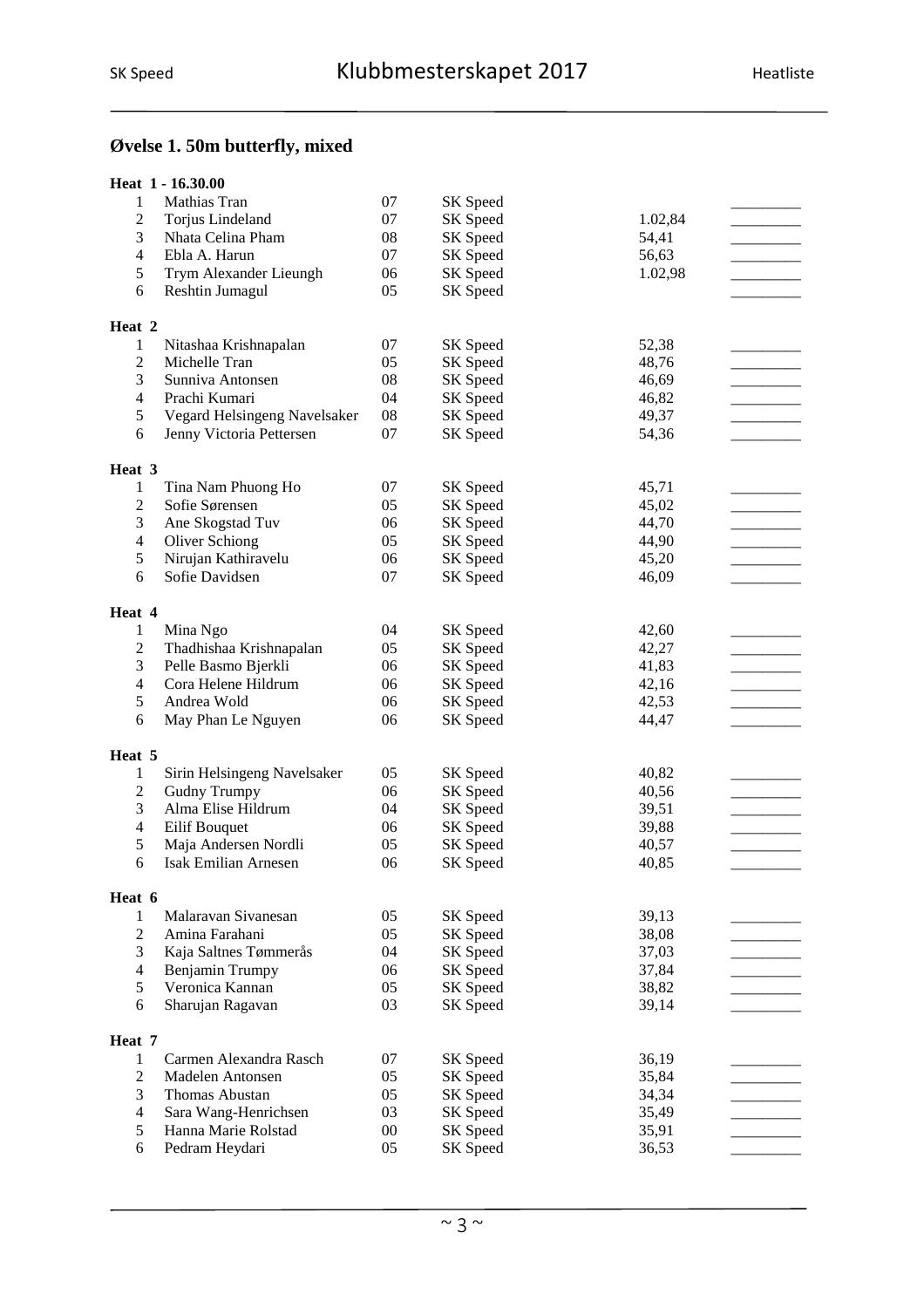#### **Heat 8**

|        | Noah Jacobsen                       | 05 | SK Speed | 34,27 |  |
|--------|-------------------------------------|----|----------|-------|--|
|        | Herman Røed                         | 05 | SK Speed | 33,76 |  |
| 3      | Elisabeth Pappalardo Gulbrandsen 03 |    | SK Speed | 33,26 |  |
| 4      | Rana Wild-Ali                       | 05 | SK Speed | 33,60 |  |
| 5      | Nilacsan Nagaseelan                 | 04 | SK Speed | 33,91 |  |
| 6      | Malak Boukili                       | 04 | SK Speed | 34,30 |  |
| Heat 9 |                                     |    |          |       |  |
|        | Madeleine Wold                      | 03 | SK Speed | 31,43 |  |
| 2      | Neheathan Nagaseelan                | 02 | SK Speed | 29,58 |  |
| 3      | Daniel Farahani                     | 98 | SK Speed | 27,12 |  |
| 4      | Markus Woxholt                      | 99 | SK Speed | 27,58 |  |
| 5      | Stine Holm Røed                     | 00 | SK Speed | 30,76 |  |
| 6      | Jonas She Cheung                    | 05 | SK Speed | 32,34 |  |
|        |                                     |    |          |       |  |

#### **Øvelse 2. 25m butterfly, mixed**

#### **Øvelse 3. 25m fri, mixed**

#### **Heat 1 - 16.45.00**

| 1                       |                         |    |             |  |
|-------------------------|-------------------------|----|-------------|--|
| $\overline{2}$          | Henrik Stærken          | 09 | SK Speed BS |  |
| 3                       | Aishi Chakraborty       | 08 | SK Speed BS |  |
| 4                       | Ella Downey             | 09 | SK Speed BS |  |
| 5                       |                         |    |             |  |
| 6                       |                         |    |             |  |
| Heat 2                  |                         |    |             |  |
| 1                       |                         |    |             |  |
| 2                       | Krishna Shukla          | 08 | SK Speed BS |  |
| 3                       | Maria Berg              | 08 | SK Speed BS |  |
| 4                       | Storm Borge Orren       | 08 | SK Speed BS |  |
| 5                       | Shanshuya Selvarasiah   | 08 | SK Speed BS |  |
| 6                       |                         |    |             |  |
| Heat 3                  |                         |    |             |  |
| 1                       | Jenny Fossen            | 08 | SK Speed BS |  |
| $\overline{\mathbf{c}}$ | Shrisa Gupta            | 07 | SK Speed BS |  |
| 3                       | Saathvi Asokumar        | 07 | SK Speed BS |  |
| 4                       | <b>Albert Downey</b>    | 07 | SK Speed BS |  |
| 5                       | Moa Gillsæter           | 07 | SK Speed    |  |
| 6                       | Eline Bilden            | 08 | SK Speed BS |  |
| Heat 4                  |                         |    |             |  |
| 1                       | Sham Asokumar           | 05 | SK Speed BS |  |
| 2                       | Max Johannes Bernes     | 05 | SK Speed BS |  |
| 3                       | Brian Stephen           | 04 | SK Speed BS |  |
| 4                       | Sandra Thu Duong Kleven | 04 | SK Speed    |  |
| 5                       | Philip Imoro            | 05 | SK Speed BS |  |
| 6                       | Thea Elisabeth Bernes   | 07 | SK Speed BS |  |
|                         |                         |    |             |  |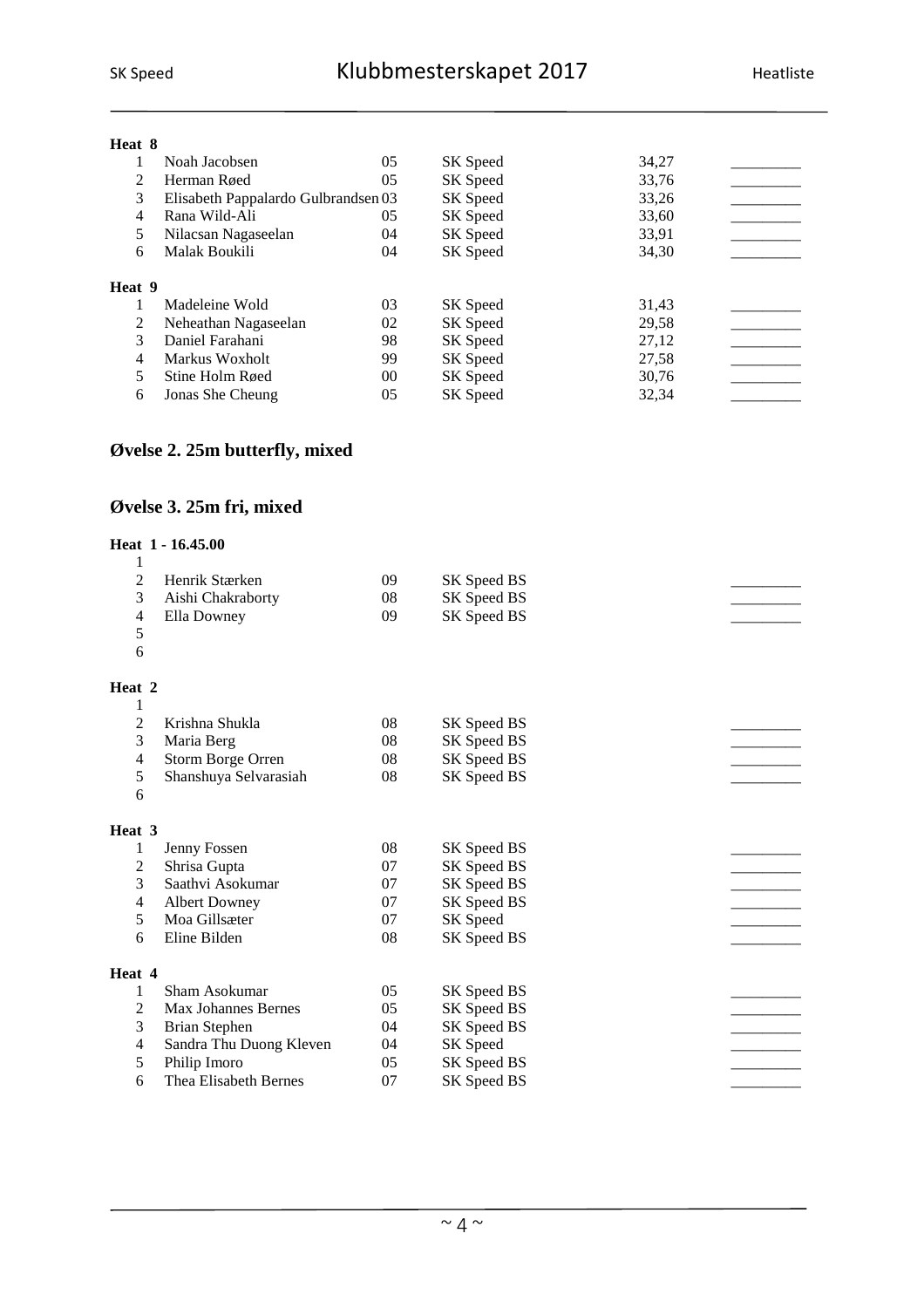#### **Øvelse 4. 50m rygg, mixed**

| 1                       | Heat 1 - 16.51.00                              |              |                      |                    |  |
|-------------------------|------------------------------------------------|--------------|----------------------|--------------------|--|
| $\overline{\mathbf{c}}$ | Danugi Ratnasingam                             | 08           | SK Speed             |                    |  |
| 3                       | Nathanya Bjerke                                | 05           | SK Speed             |                    |  |
| 4                       | Emmie Rank                                     | 09           | SK Speed             |                    |  |
| 5                       |                                                |              |                      |                    |  |
| 6                       |                                                |              |                      |                    |  |
| Heat 2                  |                                                |              |                      |                    |  |
| 1                       | Mariam Skogman Elouazzani                      | 07           | SK Speed             |                    |  |
| $\overline{c}$          | Victor Kiil Lindemann                          | 07           | SK Speed             |                    |  |
| 3                       | Simon Elias Karlsen                            | 09           | SK Speed             |                    |  |
| 4                       | Paul Nguyen                                    | 07           | SK Speed BS          |                    |  |
| 5                       | Odin Melgård Skorstad                          | 10           | SK Speed             |                    |  |
| 6                       | Dina Aanderbakk                                | 07           | SK Speed             |                    |  |
| Heat 3                  |                                                |              |                      |                    |  |
| 1                       | Marie Davidsen                                 | 09           | SK Speed             |                    |  |
| 2                       | Stella Halse Kvalvaag                          | 09           | SK Speed             |                    |  |
| 3                       | Jarasan Ragavan                                | 10           | SK Speed             | 1.10,97            |  |
| 4                       | Hans Kaei Yu Liaaen                            | 08           | SK Speed             |                    |  |
| 5                       | Linnea Nordal Berg                             | 06           | SK Speed             |                    |  |
| 6                       | Madelen Antonsen                               | 05           | SK Speed             |                    |  |
| Heat 4                  |                                                |              |                      |                    |  |
| 1                       | Thien An Le                                    | 08           | SK Speed             | 1.07,33            |  |
| $\overline{c}$          | Purvi Kumari                                   | 08           | SK Speed             | 1.06,36            |  |
| 3                       | Nilogen Anton Arulnathan                       | 06           | SK Speed             | 1.04,85            |  |
| 4                       | Rafael Garcia                                  | 08           | SK Speed             | 1.05,77            |  |
| 5<br>6                  | Alex Tran<br>Olivia Franciska Pettersen        | 08           | SK Speed             | 1.06,46            |  |
|                         |                                                | 09           | SK Speed             | 1.07,48            |  |
| Heat 5                  |                                                |              |                      |                    |  |
| 1                       | Julie Haagensen Nielsen                        | 05           | SK Speed             | 1.03,46            |  |
| $\overline{c}$          | Sara Skogstad Tuv                              | 08           | SK Speed             | 1.00,81            |  |
| 3                       | Lars Liaaen                                    | 07           | SK Speed             | 1.00,01            |  |
| 4<br>5                  | <b>Tapio Stering</b><br>Mads Sørensen          | 08<br>09     | SK Speed             | 1.00,18<br>1.01,86 |  |
| 6.                      | Nora Myhren Møllerud                           | 09           | SK Speed<br>SK Speed | 1.04,44            |  |
|                         |                                                |              |                      |                    |  |
| Heat 6                  |                                                |              |                      |                    |  |
| 1                       | Nitashaa Krishnapalan                          | 07           | SK Speed             | 58,43              |  |
| $\overline{c}$<br>3     | Zelda Hasle Borgersrud<br>Timo Andersen Nordli | 07<br>$08\,$ | SK Speed             | 56,15              |  |
| 4                       | Felix Holte Olausen                            | 06           | SK Speed             | 55,68              |  |
| 5                       | Tina Nam Phuong Ho                             | $07\,$       | SK Speed<br>SK Speed | 55,79<br>56,27     |  |
| 6                       | Torjus Lindeland                               | 07           | SK Speed             | 59,09              |  |
|                         |                                                |              |                      |                    |  |
| Heat 7                  |                                                |              |                      |                    |  |
| 1                       | Oliver Rinden-Johansen                         | 09           | SK Speed             | 55,31              |  |
| $\overline{c}$          | Nhata Celina Pham                              | 08           | SK Speed             | 53,83              |  |
| 3                       | Helle Røed                                     | 08           | SK Speed             | 53,15              |  |
| 4<br>5                  | Mokaavi Karunakaran                            | 05           | SK Speed             | 53,82              |  |
| 6                       | Audun Østby<br>Mathias Tran                    | 06<br>07     | SK Speed<br>SK Speed | 54,98              |  |
|                         |                                                |              |                      | 55,66              |  |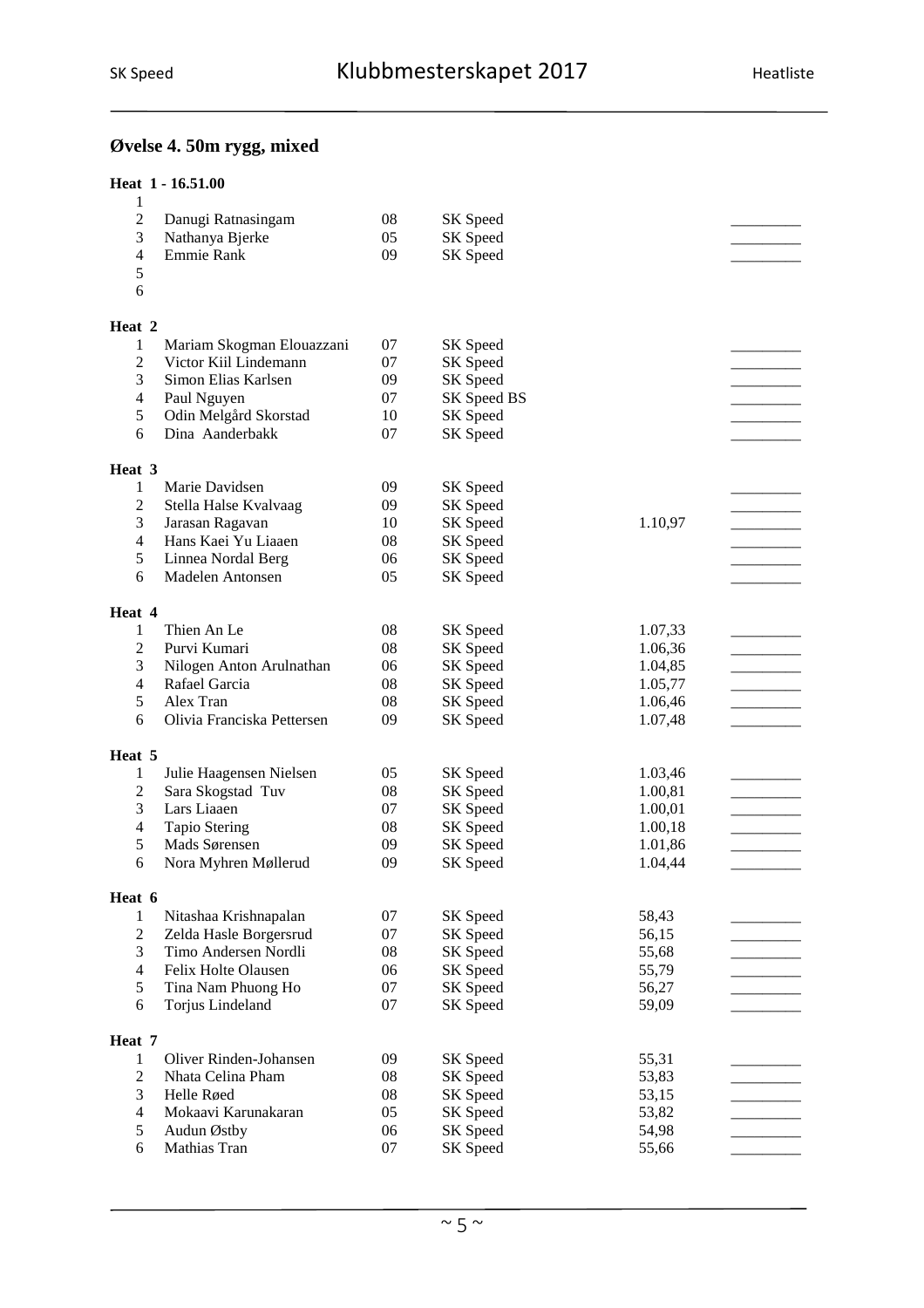| Heat 8              |                                 |          |          |       |  |
|---------------------|---------------------------------|----------|----------|-------|--|
| $\mathbf{1}$        | Vegard Helsingeng Navelsaker    | 08       | SK Speed | 51,45 |  |
| $\mathfrak{2}$      | Ask Melgård Skorstad            | 08       | SK Speed | 49,53 |  |
| 3                   | Sofie Davidsen                  | 07       | SK Speed | 48,31 |  |
| $\overline{4}$      | Ebla A. Harun                   | 07       | SK Speed | 48,38 |  |
| 5                   | Michelle Tran                   | 05       | SK Speed | 49,60 |  |
| 6                   | Jenny Victoria Pettersen        | 07       | SK Speed | 52,94 |  |
| Heat 9              |                                 |          |          |       |  |
|                     |                                 | 06       |          |       |  |
| 1                   | Helene Østeby                   |          | SK Speed | 46,90 |  |
| $\overline{2}$<br>3 | Gabriella Garcia<br>Andrea Wold | 05<br>06 | SK Speed | 45,14 |  |
|                     |                                 |          | SK Speed | 43,23 |  |
| $\overline{4}$      | Mina Ngo                        | 04       | SK Speed | 44,92 |  |
| 5                   | Nirujan Kathiravelu             | 06       | SK Speed | 45,99 |  |
| 6                   | May Phan Le Nguyen              | 06       | SK Speed | 47,95 |  |
| Heat 10             |                                 |          |          |       |  |
| 1                   | Ane Skogstad Tuv                | 06       | SK Speed | 42,14 |  |
| $\mathfrak{2}$      | Thadhishaa Krishnapalan         | 05       | SK Speed | 41,95 |  |
| 3                   | Kaja Saltnes Tømmerås           | 04       | SK Speed | 41,56 |  |
| $\overline{4}$      | Maja Andersen Nordli            | 05       | SK Speed | 41,79 |  |
| 5                   | <b>Isak Emilian Arnesen</b>     | 06       | SK Speed | 42,10 |  |
| 6                   | Eilif Bouquet                   | 06       | SK Speed | 42,73 |  |
|                     |                                 |          |          |       |  |
| Heat 11             |                                 |          |          |       |  |
| 1                   | Sharujan Ragavan                | 03       | SK Speed | 39,95 |  |
| $\mathfrak{2}$      | Alma Elise Hildrum              | 04       | SK Speed | 37,18 |  |
| 3                   | Aurora Gaarder Ekhall           | 03       | SK Speed | 35,15 |  |
| $\overline{4}$      | Kristina Ingvaldsen Karlsen     | 04       | SK Speed | 35,53 |  |
| 5                   | Lene Christine Saraby Johnsen   | 02       | SK Speed | 38,13 |  |
| 6                   | Sirin Helsingeng Navelsaker     | 05       | SK Speed | 40,14 |  |
| Heat 12             |                                 |          |          |       |  |
| 1                   | Vilde Linnea Gullovsen          | $00\,$   | SK Speed | 33,78 |  |
| $\mathfrak{2}$      | Rana Wild-Ali                   | 05       | SK Speed | 33,49 |  |
| 3                   | Sofian El Mousaoui              | 03       | SK Speed | 30,83 |  |
| $\overline{4}$      | Stine Holm Røed                 | $00\,$   |          |       |  |
| 5                   | Eva Isabel Erbe                 | 04       | SK Speed | 32,84 |  |
| 6                   | Thomas Abustan                  | 05       | SK Speed | 33,54 |  |
|                     |                                 |          | SK Speed | 35,13 |  |

#### **Øvelse 5. 25m bryst, mixed**

#### **Heat 1 - 17.12.00**

| $\mathcal{D}_{\mathcal{L}}$ | Live Tuv              | 10 | SK Speed BS |  |
|-----------------------------|-----------------------|----|-------------|--|
| 3                           | Linnea Løn-Dalskau    | 09 | SK Speed BS |  |
| 4                           | Henrik Stærken        | 09 | SK Speed BS |  |
| 5                           |                       |    |             |  |
| 6                           |                       |    |             |  |
|                             |                       |    |             |  |
| Heat 2                      |                       |    |             |  |
|                             | Krishna Shukla        | 08 | SK Speed BS |  |
| 2                           | Jenny Fossen          | 08 | SK Speed BS |  |
| 3                           | Thea Elisabeth Bernes | 07 | SK Speed BS |  |
| 4                           | Tuva Wålen Baardsen   | 08 | SK Speed BS |  |
| 5                           | Storm Borge Orren     | 08 | SK Speed BS |  |
| 6                           | Maria Berg            | 08 | SK Speed BS |  |
|                             |                       |    |             |  |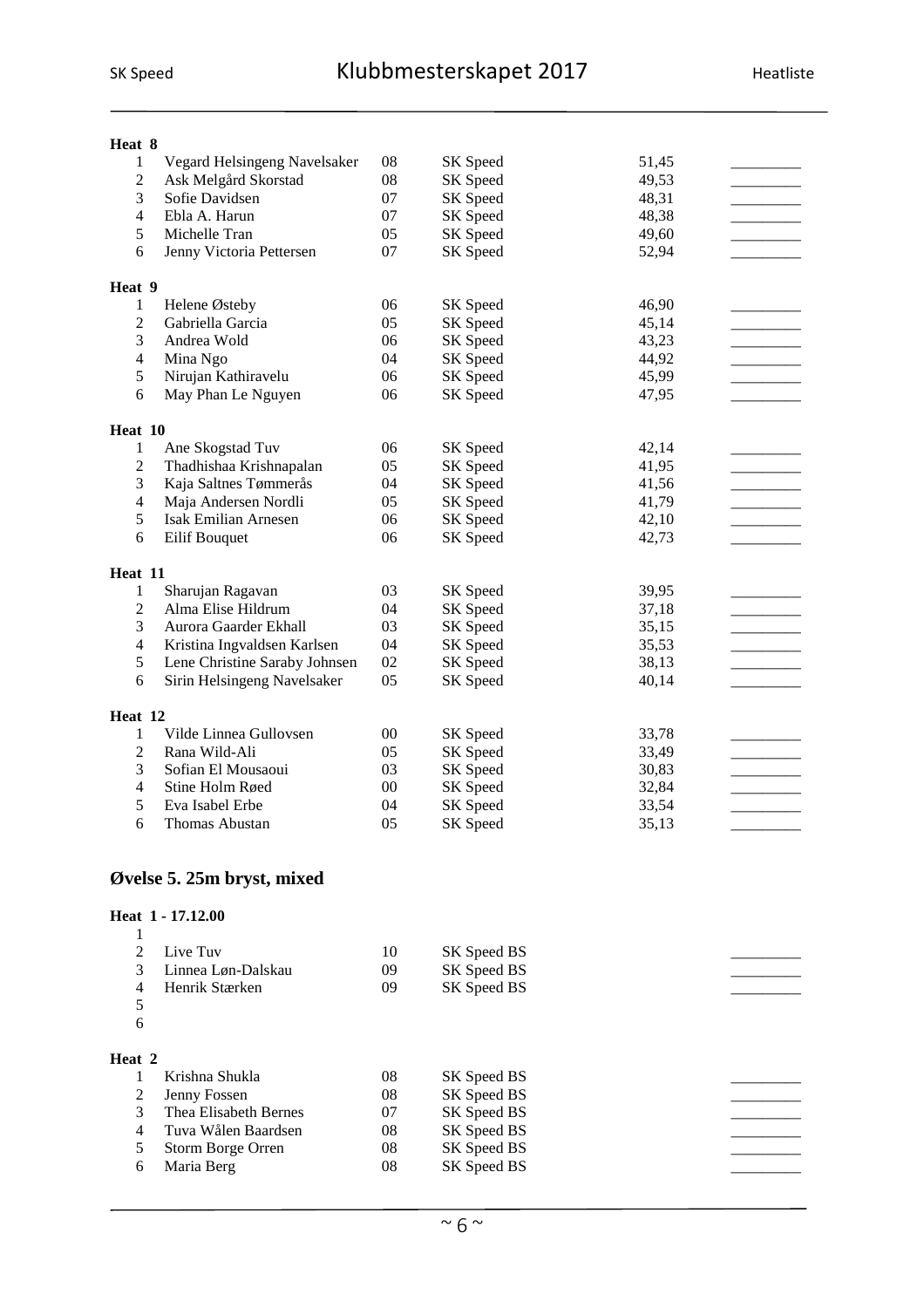| Heat 3         |                            |            |             |         |  |
|----------------|----------------------------|------------|-------------|---------|--|
| 1              | Shrisa Gupta               | 07         | SK Speed BS |         |  |
| $\overline{c}$ | <b>Max Johannes Bernes</b> | 05         | SK Speed BS |         |  |
| 3              | <b>Brian Stephen</b>       | 04         | SK Speed BS |         |  |
| $\overline{4}$ | Sham Asokumar              | 05         | SK Speed BS |         |  |
| 5              | Saathvi Asokumar           | 07         | SK Speed BS |         |  |
| 6              | <b>Albert Downey</b>       | 07         | SK Speed BS |         |  |
|                |                            |            |             |         |  |
|                | Øvelse 6. 25m rygg, mixed  |            |             |         |  |
|                | Heat 1 - 17.17.00          |            |             |         |  |
| $\mathbf{1}$   |                            |            |             |         |  |
| $\overline{c}$ | Live Tuv                   | 10         | SK Speed BS |         |  |
| 3              | Ella Downey                | 09         | SK Speed BS |         |  |
| 4              | Linnea Løn-Dalskau         | 09         | SK Speed BS |         |  |
| 5              |                            |            |             |         |  |
| 6              |                            |            |             |         |  |
| Heat 2         |                            |            |             |         |  |
| 1              | Krishna Shukla             | 08         | SK Speed BS |         |  |
| $\overline{c}$ | Maria Berg                 | 08         | SK Speed BS |         |  |
| 3              | Storm Borge Orren          | 08         | SK Speed BS |         |  |
| $\overline{4}$ | Eline Bilden               | 08         | SK Speed BS |         |  |
| 5              | Shanshuya Selvarasiah      | 08         | SK Speed BS |         |  |
| 6              |                            |            |             |         |  |
|                |                            |            |             |         |  |
| Heat 3         |                            |            |             |         |  |
| 1              | Shrisa Gupta               | 07         | SK Speed BS |         |  |
| $\overline{c}$ | Sham Asokumar              | 05         | SK Speed BS |         |  |
| 3              | Sandra Thu Duong Kleven    | 04         | SK Speed    |         |  |
| $\overline{4}$ | Philip Imoro               | 05         | SK Speed BS |         |  |
| 5              | Saathvi Asokumar           | 07         | SK Speed BS |         |  |
| 6              | Moa Gillsæter              | $07\,$     | SK Speed    |         |  |
|                |                            |            |             |         |  |
|                | Øvelse 7. 50m fri, mixed   |            |             |         |  |
|                | Heat 1 - 17.23.00          |            |             |         |  |
| 1              |                            |            |             |         |  |
| $\mathbf{2}$   | Håkon Holmgren             | 03         | SK Speed    |         |  |
| 3              | Odin Melgård Skorstad      | 10         | SK Speed    |         |  |
| 4              | Reshtin Jumagul            | 05         | SK Speed    |         |  |
| 5              |                            |            |             |         |  |
| 6              |                            |            |             |         |  |
|                |                            |            |             |         |  |
| Heat 2         |                            |            |             |         |  |
| 1              | Mariam Skogman Elouazzani  | 07         | SK Speed    |         |  |
| $\overline{c}$ | Nathanya Bjerke            | 05         | SK Speed    |         |  |
| 3              | Danugi Ratnasingam         | ${\bf 08}$ | SK Speed    | 1.22,32 |  |
| $\overline{4}$ | Hans Kaei Yu Liaaen        | $08\,$     | SK Speed    | 1.32,34 |  |
| 5              | Simone Pedersen            | 05         | SK Speed    |         |  |
| 6              | Filip Holte Olausen        | 03         | SK Speed    |         |  |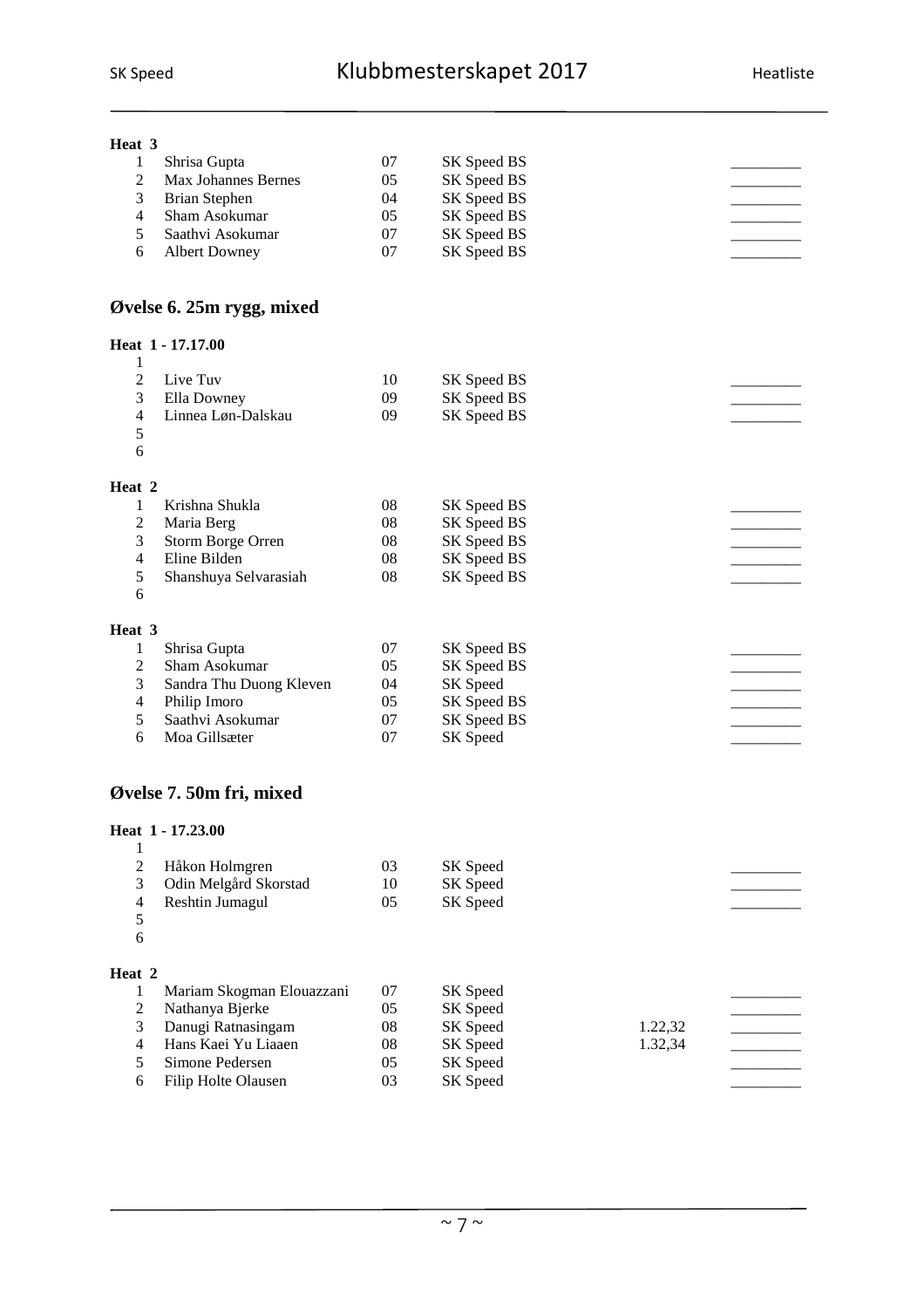| Heat 3 |                |                              |            |             |         |  |
|--------|----------------|------------------------------|------------|-------------|---------|--|
|        | $\mathbf{1}$   | Emmie Rank                   | 09         | SK Speed    | 1.06,76 |  |
|        | $\overline{c}$ | Marie Davidsen               | 09         | SK Speed    | 1.01,62 |  |
|        | 3              | Olivia Franciska Pettersen   | 09         | SK Speed    | 59,76   |  |
|        | 4              | Nora Myhren Møllerud         | 09         | SK Speed    | 1.01,07 |  |
|        | 5              | Victor Kiil Lindemann        | 07         | SK Speed    | 1.06,18 |  |
|        | 6              | Paul Nguyen                  | 07         | SK Speed BS | 1.10,50 |  |
|        |                |                              |            |             |         |  |
| Heat 4 |                |                              |            |             |         |  |
|        | $\mathbf{1}$   | Stella Halse Kvalvaag        | 09         | SK Speed    | 57,75   |  |
|        | $\overline{c}$ | Alex Tran                    | 08         | SK Speed    | 54,37   |  |
|        | 3              | Purvi Kumari                 | 08         | SK Speed    | 52,70   |  |
|        | 4              | Linnea Nordal Berg           | 06         | SK Speed    | 53,22   |  |
|        | 5              | Mads Sørensen                | 09         | SK Speed    | 54,44   |  |
|        | 6              | Jarasan Ragavan              | 10         | SK Speed    | 58,45   |  |
|        |                |                              |            |             |         |  |
| Heat 5 |                |                              |            |             |         |  |
|        | 1              | Rafael Garcia                | 08         | SK Speed    | 51,64   |  |
|        | $\overline{c}$ | Lars Liaaen                  | 07         | SK Speed    | 49,67   |  |
|        | 3              | Zelda Hasle Borgersrud       | 07         | SK Speed    | 48,88   |  |
|        | $\overline{4}$ | Nilogen Anton Arulnathan     | 06         | SK Speed    | 48,89   |  |
|        | 5              | Simon Elias Karlsen          | 09         | SK Speed    | 51,53   |  |
|        | 6              | Thien An Le                  | 08         | SK Speed    | 52,34   |  |
|        |                |                              |            |             |         |  |
| Heat 6 |                |                              |            |             |         |  |
|        | 1              | Felix Holte Olausen          | 06         | SK Speed    | 48,56   |  |
|        | $\overline{c}$ | Torjus Lindeland             | 07         | SK Speed    | 48,10   |  |
|        | 3              | Oliver Rinden-Johansen       | 09         | SK Speed    | 47,81   |  |
|        | $\overline{4}$ | <b>Tapio Stering</b>         | 08         | SK Speed    | 47,83   |  |
|        | 5              | Trym Alexander Lieungh       | 06         | SK Speed    | 48,15   |  |
|        | 6              | Sara Skogstad Tuv            | 08         | SK Speed    | 48,63   |  |
|        |                |                              |            |             |         |  |
| Heat 7 |                |                              |            |             |         |  |
|        | $\mathbf{1}$   | Timo Andersen Nordli         | 08         | SK Speed    | 45,75   |  |
|        | 2              | Nitashaa Krishnapalan        | 07         | SK Speed    | 45,52   |  |
|        | 3              | Ebla A. Harun                | 07         | SK Speed    | 45,24   |  |
|        | $\overline{4}$ | Helle Røed                   | 08         | SK Speed    | 45,36   |  |
|        | 5              | Julie Haagensen Nielsen      | 05         | SK Speed    | 45,69   |  |
|        | 6              | Jenny Victoria Pettersen     | 07         | SK Speed    | 47,02   |  |
|        |                |                              |            |             |         |  |
| Heat 8 |                |                              |            |             |         |  |
|        | 1              | Nhata Celina Pham            | ${\bf 08}$ | SK Speed    | 44,81   |  |
|        | $\sqrt{2}$     | Dina Aanderbakk              | 07         | SK Speed    | 44,37   |  |
|        | 3              | Sunniva Antonsen             | ${\bf 08}$ | SK Speed    | 42,41   |  |
|        | $\overline{4}$ | Mokaavi Karunakaran          | 05         | SK Speed    | 44,12   |  |
|        | 5              | Mathias Tran                 | 07         | SK Speed    | 44,38   |  |
|        | 6              | Audun Østby                  | 06         | SK Speed    | 44,86   |  |
|        |                |                              |            |             |         |  |
| Heat 9 |                |                              |            |             |         |  |
|        | 1              | Vegard Helsingeng Navelsaker | 08         | SK Speed    | 41,33   |  |
|        | $\mathbf{2}$   | Ask Melgård Skorstad         | 08         | SK Speed    | 39,72   |  |
|        | 3              | Sofie Davidsen               | 07         | SK Speed    | 38,89   |  |
|        | $\overline{4}$ | Sofie Sørensen               | 05         | SK Speed    | 39,27   |  |
|        | 5              | Gabriella Garcia             | 05         | SK Speed    | 39,90   |  |
|        | 6              | Helene Østeby                | 06         | SK Speed    | 42,04   |  |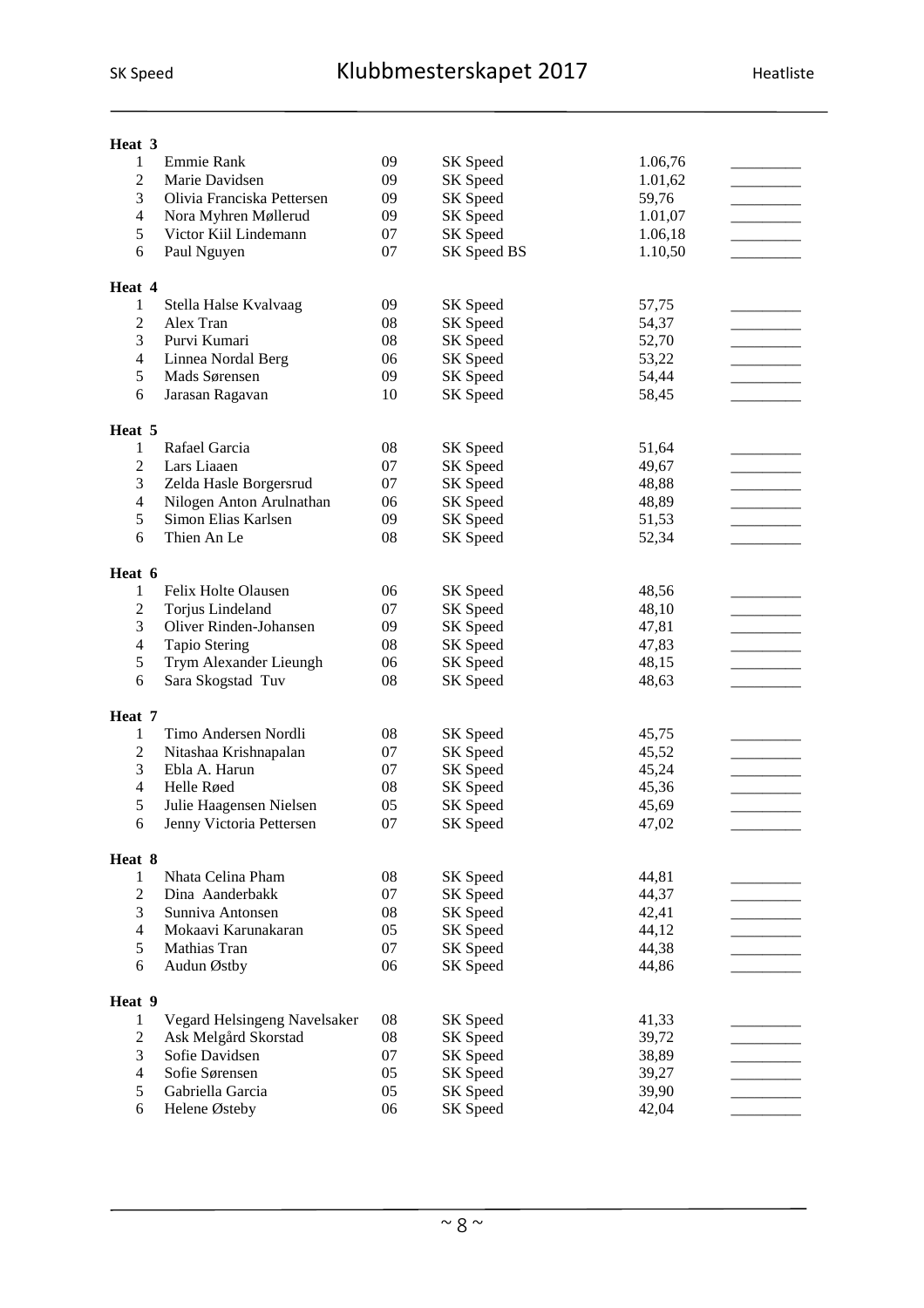| Heat 10                 |                                           |          |                      |                    |  |
|-------------------------|-------------------------------------------|----------|----------------------|--------------------|--|
| 1                       | Tina Nam Phuong Ho                        | 07       | SK Speed             | 38,03              |  |
| 2                       | Carmen Alexandra Rasch                    | 07       | SK Speed             | 33,70              |  |
| 3                       | Lene Christine Saraby Johnsen             | 02       | SK Speed             | 32,74              |  |
| $\overline{4}$          | Kristina Ingvaldsen Karlsen               | 04       | SK Speed             | 32,83              |  |
| 5                       | Benjamin Trumpy                           | 06       | SK Speed             | 36,61              |  |
| 6                       | <b>Gudny Trumpy</b>                       | 06       | SK Speed             | 38,57              |  |
|                         |                                           |          |                      |                    |  |
| Heat 11                 |                                           |          |                      |                    |  |
| 1                       | Wilhemina Knutsen                         | 04       | SK Speed             | 31,79              |  |
| $\overline{c}$          | Elisabeth Pappalardo Gulbrandsen 03       |          | SK Speed             | 30,79              |  |
| 3                       | Vilde Linnea Gullovsen                    | 00       | SK Speed             | 29,98              |  |
| $\overline{4}$          | Marie Schiong                             | 99       | SK Speed             | 30,03              |  |
| 5                       | Malak Boukili                             | 04       | SK Speed             | 31,39              |  |
| 6                       | Sara Wang-Henrichsen                      | 03       | SK Speed             | 32,04              |  |
|                         |                                           |          |                      |                    |  |
| Heat 12                 |                                           |          |                      |                    |  |
| 1                       | Michelle Piolin Hansen                    | 04       | SK Speed             | 29,93              |  |
| $\overline{c}$          | Nilacsan Nagaseelan                       | 04       | SK Speed             | 29,31              |  |
| 3                       | Naveen Asas                               | 04       | SK Speed             | 27,69              |  |
| 4                       | Madeleine Wold                            | 03       | SK Speed             | 28,79              |  |
| 5                       | Hilja Lyydia Stering                      | 03       | SK Speed             | 29,47              |  |
| 6                       | Aurora Gaarder Ekhall                     | 03       | SK Speed             | 29,98              |  |
|                         |                                           |          |                      |                    |  |
| Heat 13                 |                                           |          |                      |                    |  |
| 1                       | Neheathan Nagaseelan<br>Markus Woxholt    | 02       | SK Speed             | 27,03              |  |
| $\overline{c}$          |                                           | 99       | SK Speed             | 25,37              |  |
| 3                       | Sigurd Ormseth Årøen                      | $00\,$   | SK Speed             | 24,43              |  |
| 4<br>5                  | <b>Mats Kamnes</b>                        | 00       | SK Speed             | 25,14              |  |
|                         |                                           |          |                      |                    |  |
|                         | Daniel Farahani                           | 98       | SK Speed             | 26,16              |  |
| 6                       | Sofian El Mousaoui                        | 03       | SK Speed             | 27,68              |  |
|                         |                                           |          |                      |                    |  |
|                         | Øvelse 8. 50m bryst, mixed                |          |                      |                    |  |
|                         |                                           |          |                      |                    |  |
|                         | Heat 1 - 17.53.00                         |          |                      |                    |  |
| 1                       | Mariam Skogman Elouazzani                 | 07       | SK Speed             |                    |  |
| 2                       | Marie Davidsen                            | 09       | SK Speed             |                    |  |
| 3                       | Nathanya Bjerke                           | 05       | SK Speed             |                    |  |
| 4                       | Victor Kiil Lindemann                     | 07       | SK Speed             |                    |  |
| 5                       | Paul Nguyen                               | 07       | SK Speed BS          |                    |  |
| 6                       | Odin Melgård Skorstad                     | 10       | SK Speed             |                    |  |
|                         |                                           |          |                      |                    |  |
| Heat 2                  |                                           |          |                      |                    |  |
| 1                       | Hans Kaei Yu Liaaen                       | 08       | SK Speed             | 2.00,87            |  |
| $\overline{\mathbf{c}}$ | Stella Halse Kvalvaag                     | 09       | SK Speed             | 1.28,41            |  |
| 3                       | Jarasan Ragavan                           | 10       | SK Speed             | 1.19,04            |  |
| 4                       | Emmie Rank                                | 09       | SK Speed             | 1.24,40            |  |
| 5                       | Danugi Ratnasingam                        | 08       | SK Speed             | 1.31,47            |  |
| 6                       | Reshtin Jumagul                           | 05       | SK Speed             |                    |  |
|                         |                                           |          |                      |                    |  |
| Heat 3                  |                                           |          |                      |                    |  |
| 1                       | Nora Myhren Møllerud                      | 09       | SK Speed             | 1.15,06            |  |
| $\overline{c}$          | <b>Tapio Stering</b>                      | 08       | SK Speed             | 1.07,40            |  |
| 3                       | Simon Elias Karlsen                       | 09       | SK Speed             | 1.06,85            |  |
| $\overline{4}$          | Alex Tran                                 | 08       | SK Speed             | 1.07,32            |  |
| 5<br>6                  | Thien An Le<br>Olivia Franciska Pettersen | 08<br>09 | SK Speed<br>SK Speed | 1.13,28<br>1.18,50 |  |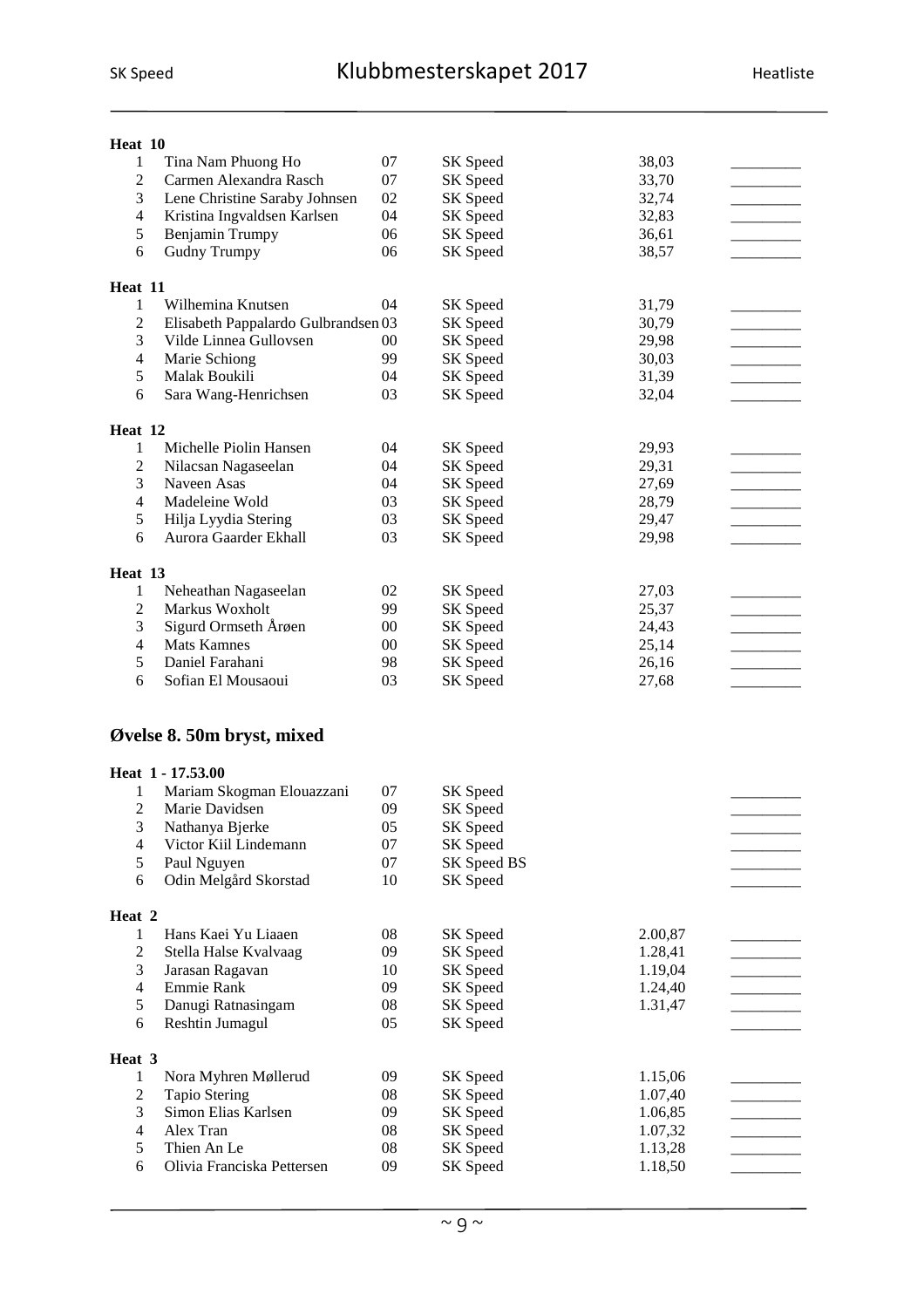| Heat 4         |                          |        |                 |         |  |
|----------------|--------------------------|--------|-----------------|---------|--|
| 1              | Oliver Rinden-Johansen   | 09     | SK Speed        | 1.06,70 |  |
| 2              | Sara Skogstad Tuv        | 08     | SK Speed        | 1.05,10 |  |
| 3              | Helle Røed               | 08     | SK Speed        | 1.03,88 |  |
| $\overline{4}$ | Nilogen Anton Arulnathan | 06     | <b>SK</b> Speed | 1.04,91 |  |
| 5              | Purvi Kumari             | 08     | SK Speed        | 1.05,51 |  |
| 6              | Mads Sørensen            | 09     | SK Speed        | 1.06,78 |  |
|                |                          |        |                 |         |  |
| Heat 5         |                          |        |                 |         |  |
| 1              | Felix Holte Olausen      | 06     | SK Speed        | 1.03,80 |  |
| $\overline{c}$ | Linnea Nordal Berg       | 06     | SK Speed        | 1.02,19 |  |
| 3              | Rafael Garcia            | 08     | SK Speed        | 1.00,88 |  |
| $\overline{4}$ | Lars Liaaen              | 07     | SK Speed        | 1.01,18 |  |
| 5              | Zelda Hasle Borgersrud   | 07     | SK Speed        | 1.02,40 |  |
| 6              | Ask Melgård Skorstad     | 08     | SK Speed        | 1.03,84 |  |
| Heat 6         |                          |        |                 |         |  |
| 1              | Audun Østby              | 06     | SK Speed        | 58,46   |  |
| 2              | Timo Andersen Nordli     | 08     | SK Speed        | 57,93   |  |
| 3              | Trym Alexander Lieungh   | 06     | SK Speed        | 55,20   |  |
| $\overline{4}$ | Dina Aanderbakk          | 07     | SK Speed        | 57,41   |  |
| 5              | Julie Haagensen Nielsen  | 05     | SK Speed        | 58,45   |  |
| 6              | Prachi Kumari            | 04     | SK Speed        | 59,54   |  |
|                |                          |        |                 |         |  |
| Heat 7         |                          |        |                 |         |  |
| 1              | Sunniva Antonsen         | 08     | SK Speed        | 52,43   |  |
| 2              | Pelle Basmo Bjerkli      | 06     | SK Speed        | 50,34   |  |
| 3              | <b>Oliver Schiong</b>    | 05     | SK Speed        | 46,76   |  |
| $\overline{4}$ | Sofie Sørensen           | 05     | SK Speed        | 49,24   |  |
| 5              | Gabriella Garcia         | 05     | SK Speed        | 52,14   |  |
| 6              | Mokaavi Karunakaran      | 05     | SK Speed        | 53,74   |  |
| Heat 8         |                          |        |                 |         |  |
| 1              | Pedram Heydari           | 05     | SK Speed        | 44,89   |  |
| $\overline{c}$ | Cora Helene Hildrum      | 06     | SK Speed        | 43,58   |  |
| 3              | Herman Røed              | 05     | SK Speed        | 43,14   |  |
| 4              | Malaravan Sivanesan      | 05     | SK Speed        | 43,56   |  |
| 5              | <b>Gudny Trumpy</b>      | 06     | SK Speed        | 44,04   |  |
| 6              | Veronica Kannan          | 05     | SK Speed        | 45,24   |  |
|                |                          |        |                 |         |  |
| Heat 9<br>1    | Wilhemina Knutsen        | 04     | SK Speed        | 40,39   |  |
| 2              | Amina Farahani           | 05     | SK Speed        | 39,32   |  |
| 3              | Michelle Piolin Hansen   | 04     | SK Speed        | 36,25   |  |
| $\overline{4}$ | Hanna Marie Rolstad      | 00     | SK Speed        | 38,10   |  |
| 5              | Noah Jacobsen            | 05     | SK Speed        | 39,82   |  |
| 6              | Jonas She Cheung         | 05     | SK Speed        | 40,62   |  |
|                |                          |        |                 |         |  |
| Heat 10        |                          |        |                 |         |  |
| 1              | Eva Isabel Erbe          | 04     | SK Speed        | 34,76   |  |
| 2              | Naveen Asas              | 04     | SK Speed        | 34,00   |  |
| 3              | <b>Mats Kamnes</b>       | $00\,$ | SK Speed        | 30,18   |  |
| $\overline{4}$ | Sigurd Ormseth Årøen     | $00\,$ | SK Speed        | 30,79   |  |
| 5              | Marie Schiong            | 99     | SK Speed        | 34,75   |  |
| 6              | Hilja Lyydia Stering     | 03     | SK Speed        | 35,56   |  |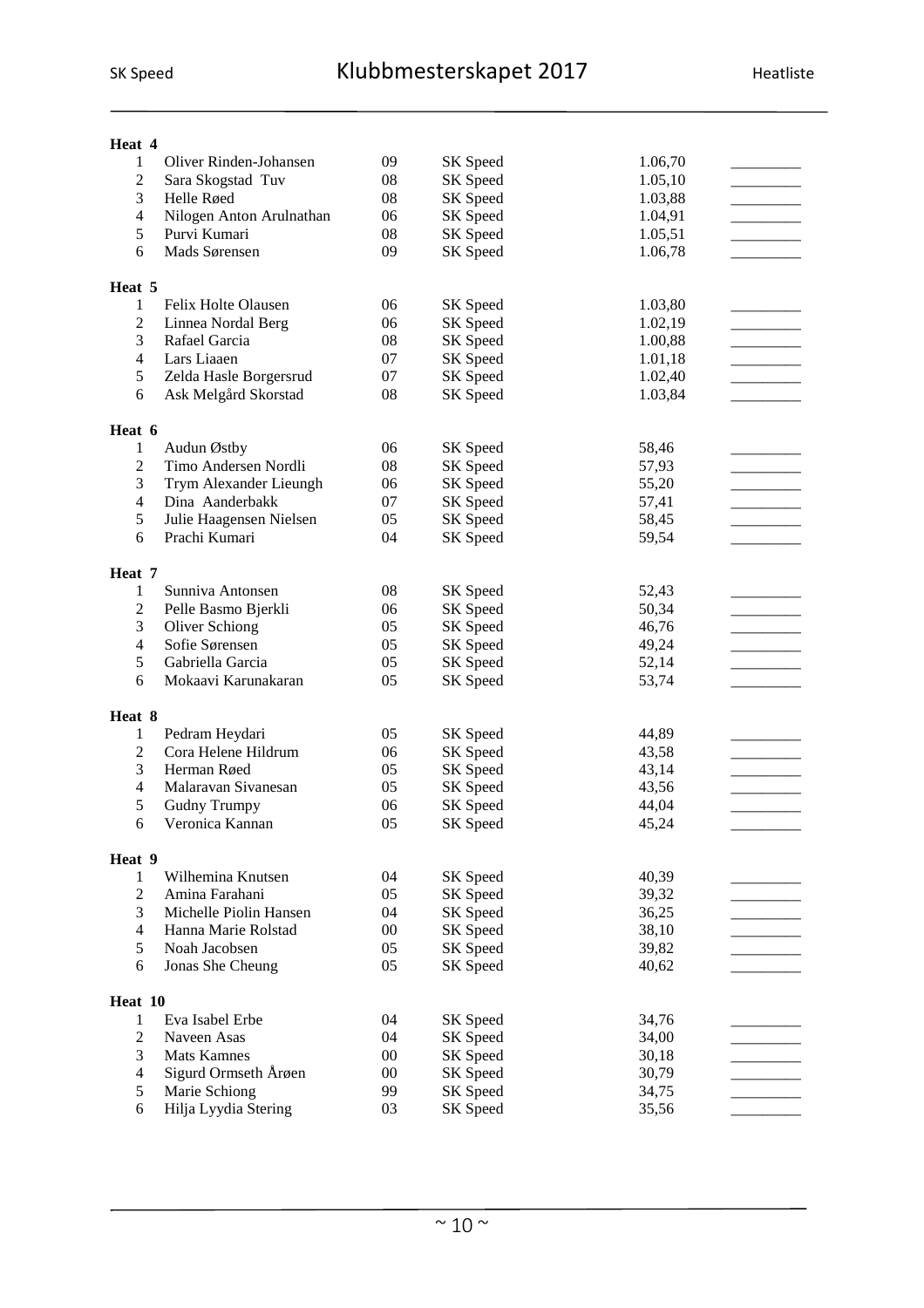#### **Øvelse 9. 100m individuell medley, mixed**

|                          | Heat 1 - 18.11.00                   |        |          |         |  |
|--------------------------|-------------------------------------|--------|----------|---------|--|
| $\mathbf{1}$             | Malaravan Sivanesan                 | 05     | SK Speed |         |  |
| $\overline{c}$           | Helene Østeby                       | 06     | SK Speed |         |  |
| 3                        | Nilacsan Nagaseelan                 | 04     | SK Speed |         |  |
| $\overline{4}$           | Nirujan Kathiravelu                 | 06     | SK Speed |         |  |
| 5                        | Cora Helene Hildrum                 | 06     | SK Speed |         |  |
| 6                        |                                     |        |          |         |  |
| Heat 2                   |                                     |        |          |         |  |
| 1                        | Thadhishaa Krishnapalan             | 05     | SK Speed | 2.21,47 |  |
| 2                        | Michelle Tran                       | 05     | SK Speed | 1.56,37 |  |
| 3                        | Carmen Alexandra Rasch              | 07     | SK Speed | 1.54,28 |  |
| $\overline{\mathcal{L}}$ | May Phan Le Nguyen                  | 06     | SK Speed | 1.55,12 |  |
| 5                        | Benjamin Trumpy                     | 06     | SK Speed | 1.58,10 |  |
| 6                        | Aurora Gaarder Ekhall               | 03     | SK Speed |         |  |
| Heat 3                   |                                     |        |          |         |  |
| 1                        | Ane Skogstad Tuv                    | 06     | SK Speed | 1.39,04 |  |
| $\overline{c}$           | Maja Andersen Nordli                | 05     | SK Speed | 1.36,46 |  |
| 3                        | Mina Ngo                            | 04     | SK Speed | 1.33,75 |  |
| $\overline{\mathcal{L}}$ | Oliver Schiong                      | 05     | SK Speed | 1.35,31 |  |
| 5                        | Andrea Wold                         | 06     | SK Speed | 1.37,94 |  |
| 6                        | Pelle Basmo Bjerkli                 | 06     | SK Speed | 1.39,46 |  |
| Heat 4                   |                                     |        |          |         |  |
| 1                        | Alma Elise Hildrum                  | 04     | SK Speed | 1.29,77 |  |
| $\overline{c}$           | Eilif Bouquet                       | 06     | SK Speed | 1.28,80 |  |
| 3                        | Veronica Kannan                     | 05     | SK Speed | 1.27,48 |  |
| 4                        | Sirin Helsingeng Navelsaker         | 05     | SK Speed | 1.28,46 |  |
| 5                        | Kaja Saltnes Tømmerås               | 04     | SK Speed | 1.29,58 |  |
| 6                        | <b>Isak Emilian Arnesen</b>         | 06     | SK Speed | 1.33,33 |  |
| Heat 5                   |                                     |        |          |         |  |
| 1                        | Amina Farahani                      | 05     | SK Speed | 1.26,57 |  |
| $\overline{c}$           | Lene Christine Saraby Johnsen       | 02     | SK Speed | 1.22,59 |  |
| 3                        | Madelen Antonsen                    | 05     | SK Speed | 1.21,24 |  |
| $\overline{\mathcal{L}}$ | Thomas Abustan                      | 05     | SK Speed | 1.21,45 |  |
| 5                        | Pedram Heydari                      | 05     | SK Speed | 1.26,48 |  |
| 6                        | Sharujan Ragavan                    | 03     | SK Speed | 1.27,05 |  |
| Heat 6                   |                                     |        |          |         |  |
| 1                        | Herman Røed                         | 05     | SK Speed | 1.20,56 |  |
| $\overline{c}$           | Elisabeth Pappalardo Gulbrandsen 03 |        | SK Speed | 1.19,01 |  |
| 3                        | Wilhemina Knutsen                   | 04     | SK Speed | 1.17,54 |  |
| $\overline{4}$           | Rana Wild-Ali                       | 05     | SK Speed | 1.18,66 |  |
| 5                        | Kristina Ingvaldsen Karlsen         | 04     | SK Speed | 1.20,08 |  |
| 6                        | Sara Wang-Henrichsen                | 03     | SK Speed | 1.21,22 |  |
| Heat 7                   |                                     |        |          |         |  |
| 1                        | Noah Jacobsen                       | 05     | SK Speed | 1.15,71 |  |
| 2                        | Malak Boukili                       | 04     | SK Speed | 1.14,69 |  |
| 3                        | Marie Schiong                       | 99     | SK Speed | 1.14,59 |  |
| 4                        | Stine Holm Røed                     | $00\,$ | SK Speed | 1.14,68 |  |
| 5                        | Vilde Linnea Gullovsen              | $00\,$ | SK Speed | 1.14,94 |  |
| 6                        | Hanna Marie Rolstad                 | $00\,$ | SK Speed | 1.16,04 |  |